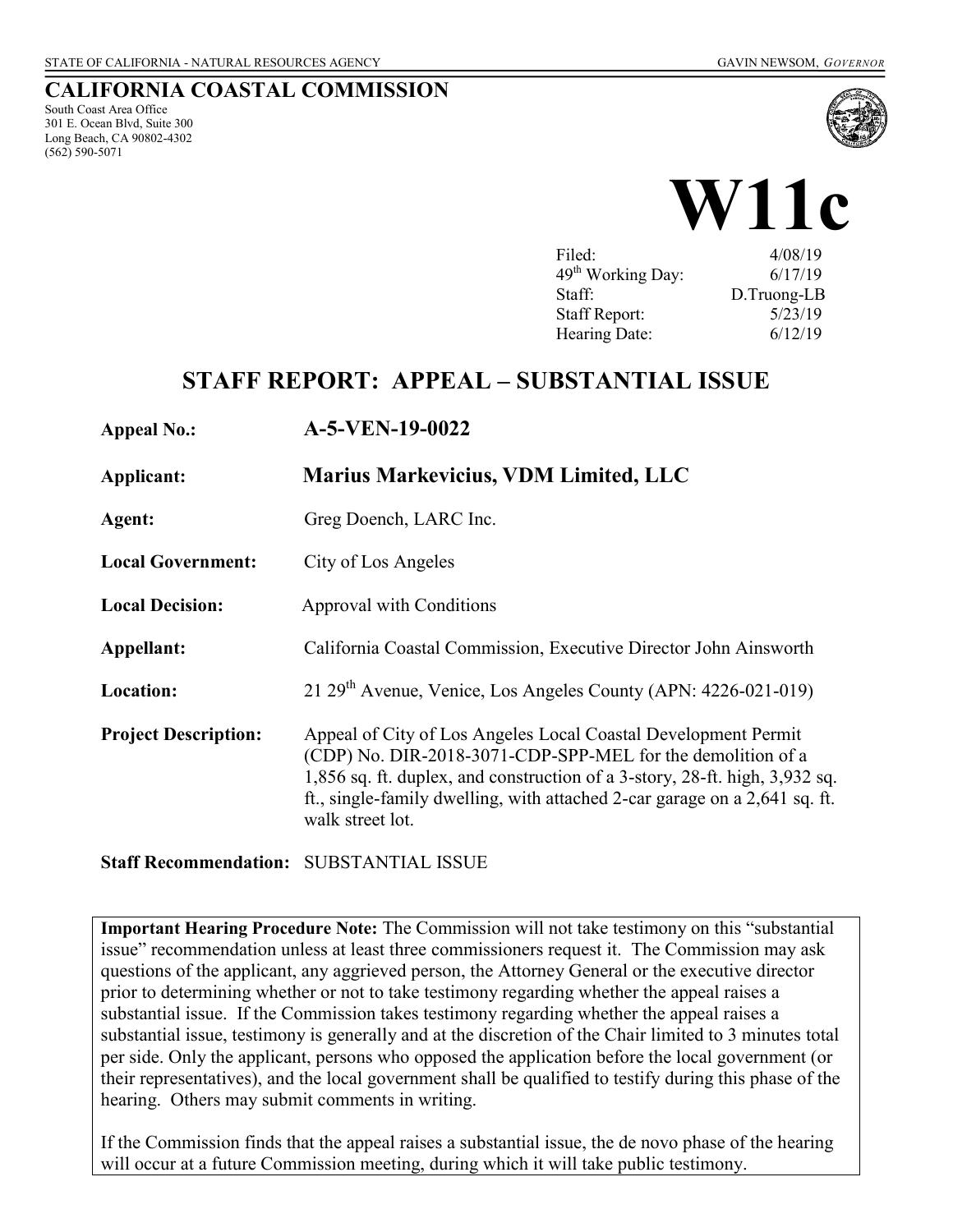## **SUMMARY OF STAFF RECOMMENDATION**

The City approved a demolition and conversion of a duplex to a single-family residence in Venice, an uncertified area in the City of Los Angeles. The standard of review for the appeal is Chapter 3 of the Coastal Act and the certified Venice Land Use Plan (LUP) provides guidance. Staff is recommending that the Commission determine that **a substantial issue** exists with respect to the grounds on which the appeal has been filed because the locally-approved development is inconsistent with the development policies of the Coastal Act and the certified LUP.

The appellant contends that the City-approved project for a single-family home is inconsistent with Sections 30250 and 30253 of the Coastal Act and with LUP Policies I.A.5 and I.A.7. Section 30250 of the Coastal Act requires new development to be located in areas able to accommodate it. Section 30253 of the Coastal Act requires new development to be compatible with the character of the neighborhood, minimize risks to life and property in high flood hazard areas and further minimize vehicle miles traveled. Together, these policies encourage the concentration of development in appropriate areas that will minimize impacts to coastal resources. The appellant argues that the lot is already developed with a duplex, and that the development of a single-family residence on the lot would result in the loss of a unit not preserving overall density consistent with Section 30250 of the Coastal Act. The appellant also contends that the City approval of siting a single-family residence in a multi-family residential area is not compatible with the character of the community consistent with Section 30253 of the Coastal Act.

In addition, policies of the certified LUP specifically designate areas in Venice that are more appropriate for duplexes and multi-family developments and those areas that are more appropriate for single-family developments. Policy I.A.5 of the LUP requires the protection and preservation of existing multi-family residential neighborhoods. In this case, the project site is located in the North Venice subarea and is designated Multi-Family Residential – Low Medium II Density in the LUP; under Policy I.A.7, multi-family dwelling units (such as duplexes) in such areas must be accommodated. The City-approved project is for the demolition of a duplex and construction of a single-family residence, although the lot legally accommodates two units. The project would result in a loss of one unit; therefore, approval of the project would not preserve overall density in an area able to accommodate it consistent with LUP Policy I.A.7 and Policy I.A.5 and Coastal Act Section 30250. Furthermore, the neighborhood is predominantly comprised of multi-family structures, many of which are apartment complexes. The City-approved project is not compatible with the multi-family neighborhood that is protected as such under LUP Policy I.A.5 and Section 30253 Coastal Act.

As approved by the City, the project will result in the loss of housing density in an existing developed area designated by the LUP as appropriate for more dense development. Although the loss of one unit may not seem significant on its own, projects involving loss of housing density in Venice routinely come before the Commission; thus, cumulative effects of loss of housing density in Venice is a concern. Therefore, the appeal raises a substantial issue as to the development's conformity with the Chapter 3 policies of the Coastal Act.

The motion to carry out the staff recommendations are on **page 4 (Substantial Issue)**.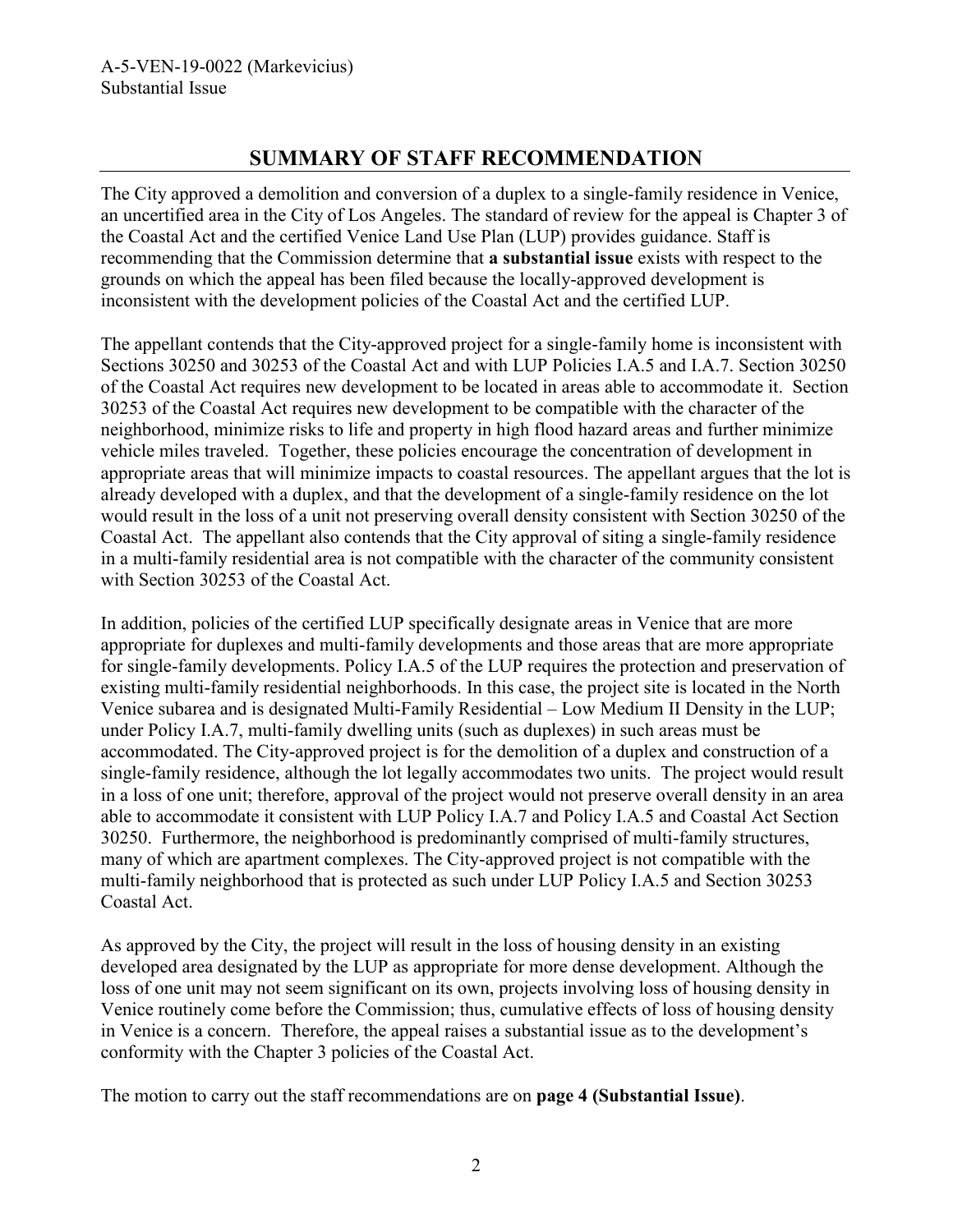# **TABLE OF CONTENTS**

## **APPENDICES – SUBSTANTIVE FILE INFORMATION**

Appendix A – City of Los Angeles Joint Determination Coastal Development Permit No. DIR-2018-3071-CDP-SPP-MEL and Zoning Administrator Adjustment ZA-2018-5375- ZAA.

## **[EXHIBITS](https://documents.coastal.ca.gov/reports/2019/6/w11c/w11c-6-2019-exhibits.pdf)**

[Exhibit 1 – Vicinity Map](https://documents.coastal.ca.gov/reports/2019/6/w11c/w11c-6-2019-exhibits.pdf)  [Exhibit 2 – City-Approved Plans](https://documents.coastal.ca.gov/reports/2019/6/w11c/w11c-6-2019-exhibits.pdf)  [Exhibit 3 – Appeal](https://documents.coastal.ca.gov/reports/2019/6/w11c/w11c-6-2019-exhibits.pdf)  Exhibit 4 – Certificate of Occupancy, 1965 [Exhibit 5 – Mello Act determination, 11/5/18](https://documents.coastal.ca.gov/reports/2019/6/w11c/w11c-6-2019-exhibits.pdf) [Exhibit 6 – North Venice subarea](https://documents.coastal.ca.gov/reports/2019/6/w11c/w11c-6-2019-exhibits.pdf)  [Exhibit 7 – Community Compatibility Study](https://documents.coastal.ca.gov/reports/2019/6/w11c/w11c-6-2019-exhibits.pdf)  [Exhibit 8 – Site Visit Photos, May 8, 2019](https://documents.coastal.ca.gov/reports/2019/6/w11c/w11c-6-2019-exhibits.pdf)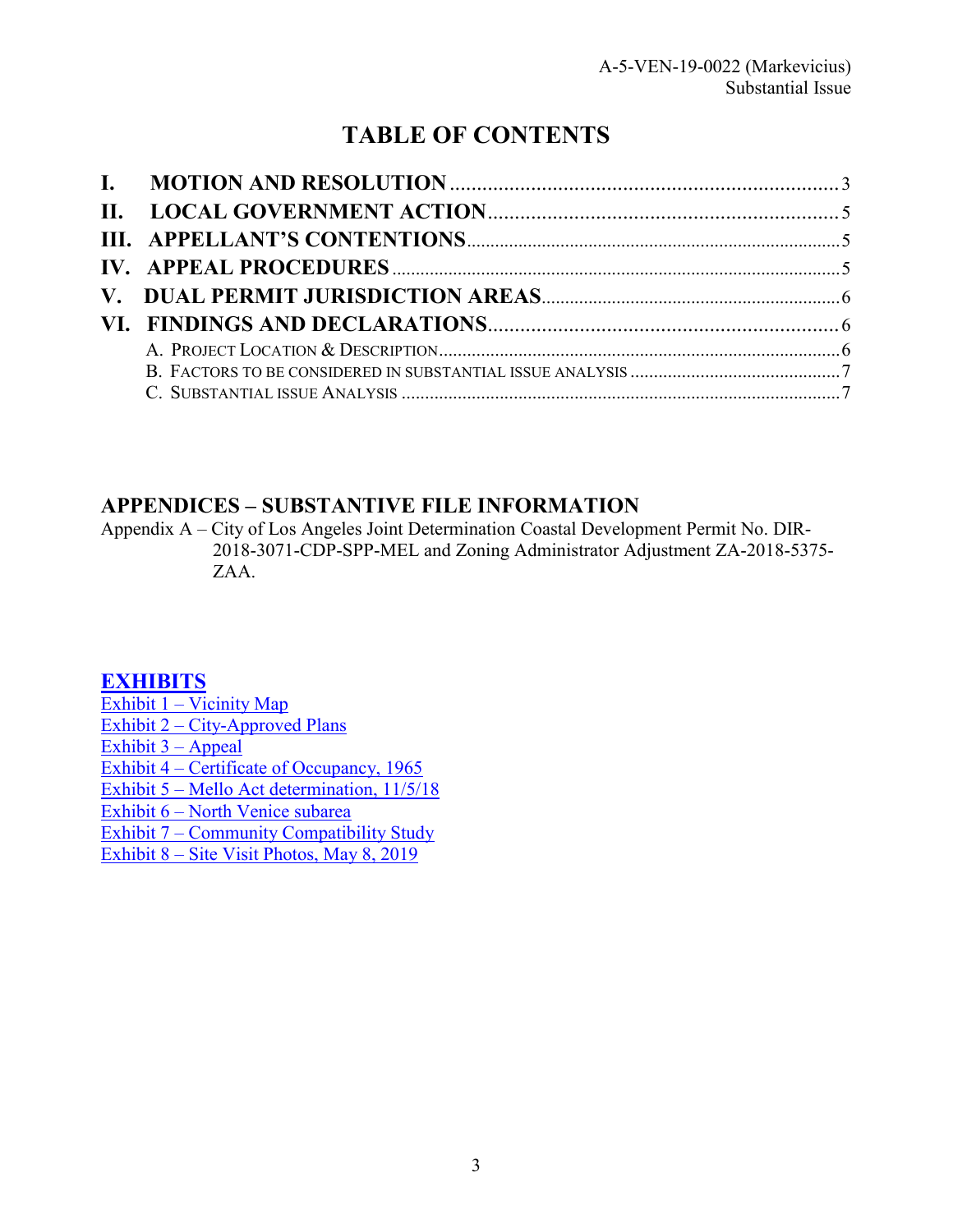## <span id="page-3-0"></span>**I. MOTION AND RESOLUTION – SUBSTANTIAL ISSUE FINDING**

### **Motion:**

*I move that the Commission determine that Appeal No. A-5-VEN-19-0022 raises NO substantial issue with respect to the grounds on which the appeal has been filed under Section 30602 of the Coastal Act.* 

Staff recommends a **NO** vote. Failure of the motion will result in a de novo hearing on the application and adoption of the following resolution and finding. Passage of this motion will result in a finding of No Substantial Issue and the local action will become final and effective. The motion passes only by an affirmative vote of the majority of the Commissioners present.

### **Resolution:**

*The Commission hereby finds that Appeal No. A-5-VEN-19-0022 presents a SUBSTANTIAL ISSUE with respect to the grounds on which the appeal has been filed under §30602 of the Coastal Act regarding consistency with Chapter 3 policies of the Coastal Act.* 

## <span id="page-3-1"></span>**II. LOCAL GOVERNMENT ACTION**

On March 19, 1965, the City's Department of Building and Safety issued a Certificate of Occupancy for a two-story duplex at the subject site (**[Exhibit 4](https://documents.coastal.ca.gov/reports/2019/6/w11c/w11c-6-2019-exhibits.pdf)**). On May 1, 2018, the applicant submitted a CDP application to the City for the "demolition of an [existing] 2-story duplex, and new construction of 3-story, 3,614 sq. ft. single-family residence with roof deck and two car parking." On November 5, 2018, the Los Angeles Housing and Community Investment Department (HCID) determined that no affordable units exist pursuant to the Mello Act (**[Exhibit 5](https://documents.coastal.ca.gov/reports/2019/6/w11c/w11c-6-2019-exhibits.pdf)**).

On February 26, 2019, the City's Planning Director and Zoning Administrator issued a joint determination DIR-2018-3071-CDP-SPP-MEL and ZA-2018-5375-ZAA (**Appendix A**) "authorizing the demolition of an existing 1,856 sq. ft. duplex, and construction of a three-story 3,932 sq. ft. SFD providing two on-site parking spaces" and approval for 10-ft. front yard setback in lieu of 15-ft. setback requirement. On the same day, the City determined the proposed project to be categorically exempt in regards to CEQA (ENV-2018-3072-CE).

On March 15, 2019, the Commission's South Coast District Office received the City's Notice of Final Action, and the Commission's twenty working-day appeal period was established. One appeal was received on April 8, 2019 (**[Exhibit 3\)](https://documents.coastal.ca.gov/reports/2019/6/w11c/w11c-6-2019-exhibits.pdf)**, within the Commission's twenty working-day appeal period. No other appeals were received prior to the end of the appeal period on April 16, 2019.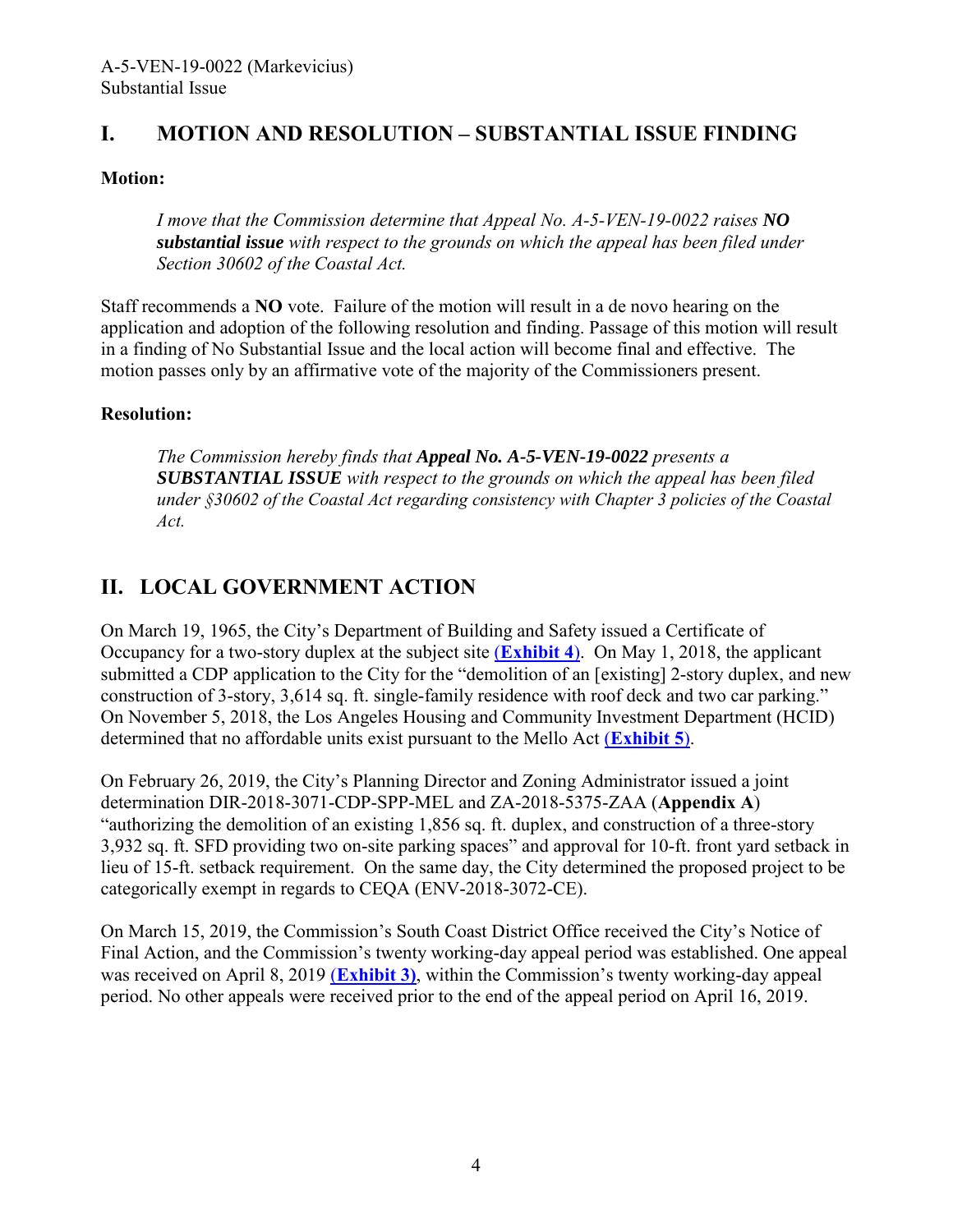# <span id="page-4-0"></span>**III. APPELLANT'S CONTENTIONS**

On April 8, 2019, the Coastal Commission's Executive Director, John Ainsworth, appealed the City-approved project for the demolition of a duplex and construction of a single-family residence. The appellant contends that the City-approved project for the demolition of a duplex and construction of a single-family residence in its place does not preserve or protect the multi-family neighborhood consistent with Policies I.A.5 and I.A.7 of the LUP (**[Exhibit 3](https://documents.coastal.ca.gov/reports/2019/6/w11c/w11c-6-2019-exhibits.pdf)**). Additionally, the appellant contends that the City-approved project will result in a loss of one housing unit without providing a new housing unit elsewhere in Venice and, therefore, the City's approval of the project does not preserve overall housing density consistent with Coastal Act Section 30250. Furthermore, the appellant argues that the City's findings fail to discuss how the City-approved single-family residence in a multi-family designated area is compatible with character of the surrounding community consistent with Coastal Act Section 30253.

# <span id="page-4-1"></span>**IV. APPEAL PROCEDURES**

Section 30600(b) of the Coastal Act provides that prior to certification of its LCP, a local jurisdiction may, with respect to development within its area of jurisdiction in the coastal zone and consistent with the provisions of Sections 30604, 30620 and 30620.5, establish procedures for the filing, processing, review, modification, approval or denial of a coastal development permit. Pursuant to this provision, the City of Los Angeles developed a permit program in 1978 to exercise its option to issue local coastal development permits. Sections 13301-13325 of Title 14 of the California Code of Regulations provide procedures for issuance and appeals of locally issued coastal development permits. Section 30602 of the Coastal Act allows *any* action by a local government on a coastal development permit application evaluated under Section 30600(b) to be appealed to the Commission. The standard of review for such an appeal is the Chapter 3 policies of the Coastal Act. [Cal. Pub. Res. Code §§ 30200 and 30604.]

After a final local action on a local CDP application, the Coastal Commission must be noticed within five days of the decision. After receipt of such a notice which contains all the required information, a twenty working-day appeal period begins during which any person, including the applicant, the Executive Director, or any two members of the Commission, may appeal the local decision to the Coastal Commission. [Cal. Pub. Res. Code § 30602.] As provided under section 13318 of Title 14 of the California Code of Regulations, the appellant must conform to the procedures for filing an appeal as required under section 13111 of Title 14 of the California Code of Regulations, including the specific grounds for appeal and a summary of the significant question raised by the appeal.

The action currently before the Commission is to find whether there is a "substantial issue" or "no substantial issue" raised by the appeal of the local approval of the proposed project. Sections 30621 and 30625(b)(1) of the Coastal Act require a de novo hearing of the appealed project unless the Commission determines that no substantial issue exists with respect to the grounds for appeal.

Commission staff recommends a finding of **substantial issue**. If the Commission decides that the appellant's contentions raise no substantial issue as to conformity with Chapter 3 of the Coastal Act,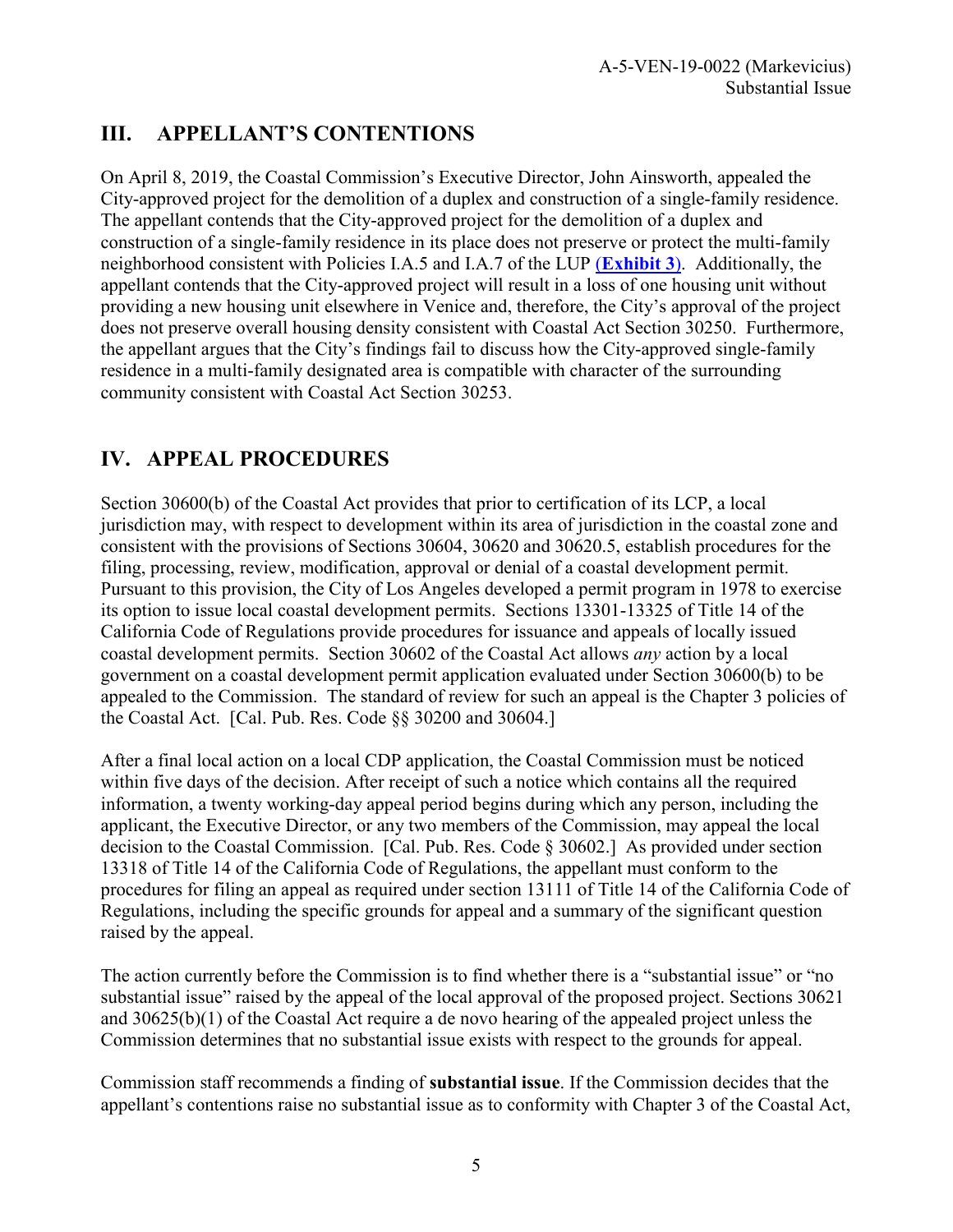the action of the local government becomes final. Alternatively, if the Commission finds that a substantial issue exists with respect to the conformity of the action of the local government with the Chapter 3 policies of the Coastal Act, the local CDP is voided and the Commission will hear the de novo matter immediately following the substantial issue finding, unless the Commission schedules the de novo portion of the hearing for a future date. [Cal. Pub. Res. Code §§ 30621 and 30625.] Section 13321 of the Coastal Commission regulations specifies that de novo actions will be heard according to the procedures outlined in Sections 13114 and 13057-13096 of the Commission's regulations.

If there is no motion from the Commission to find no substantial issue, it will be presumed that the appeal raises a substantial issue and the de novo phase of the public hearing on the merits of the application will immediately follow. In this de novo public hearing on the merits of the application, the standard of review is the Chapter 3 policies of the Coastal Act. The Venice Land Use Plan, certified by the Commission on June 14, 2001, is used as guidance Sections 13110-13120 of Title 14 of the California Code of Regulations further explain the appeal hearing process.

If the Commission decides to hear arguments and vote on the substantial issue question, those who are qualified to testify at the hearing, as provided by Section 13117 of Title 14 of the California Code of Regulation, will typically have three minutes per side to address whether the appeal raises a substantial issue. The only persons qualified to testify before the Commission at the substantial issue portion of the appeal process are the applicant, persons who opposed the application before the local government (or their representatives), and the local government. Testimony from other persons must be submitted in writing. The Commission will then vote on the substantial issue matter. It takes a majority of Commissioners present to find that the grounds for the appeal raise no substantial issue.

# <span id="page-5-0"></span>**V. DUAL PERMIT JURISDICTION AREAS**

Section 30601 of the Coastal Act provides details regarding the geographic areas where applicants must also obtain a coastal development permit from the Commission in addition to obtaining a local coastal development permit from the City. These areas are considered Dual Permit Jurisdiction areas. Coastal zone areas outside of the Dual Permit Jurisdiction areas are considered Single Permit Jurisdiction areas. Pursuant to Section 30600(b) of the Coastal Act, the City of Los Angeles has been granted the authority to approve or deny coastal development permits in both jurisdictions, but all of the City's actions are appealable to the Commission. The proposed project site is located within the *Dual Permit Jurisdiction Area*.

# <span id="page-5-1"></span>**VI. FINDINGS AND DECLARATIONS**

### A. **PROJECT DESCRIPTION & LOCATION**

The City approved the demolition of an existing two-story, 25-ft. high, 1,856 sq. ft. duplex structure and construction of a three-story, 28-ft. high, 3,932 sq. ft. single-family residence with an attached two-car garage, roof access structure, and roof deck with 42-in. high guardrails **[\(Exhibit 2\)](https://documents.coastal.ca.gov/reports/2019/6/w11c/w11c-6-2019-exhibits.pdf)**. The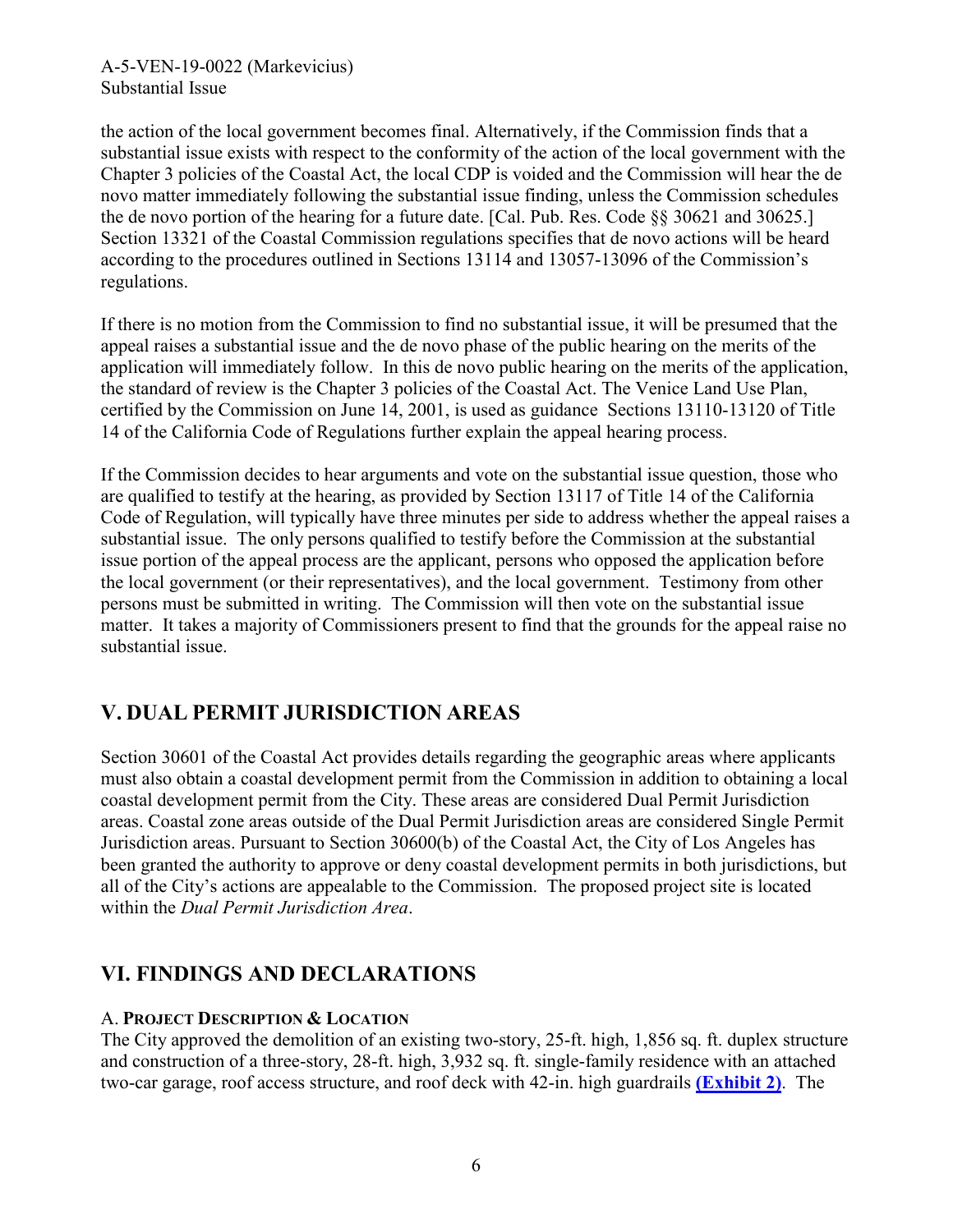City also approved a Zoning Administrator's Adjustment for the setback fronting 29<sup>th</sup> Avenue walk street of 10 ft. in lieu of the normally required 15 ft.

The subject site is a 2,641 sq. ft. lot located approximately 200 ft. from the beach in the North Venice subarea of Venice (**[Exhibit 1](https://documents.coastal.ca.gov/reports/2019/6/w11c/w11c-6-2019-exhibits.pdf)**) and is located adjacent to a designated walk street, 29<sup>th</sup> Avenue. The site is designated Multi-Family Residential – Low Medium II by the certified LUP and zoned RD1.5-1-O by the City's Zoning Code, which has not been certified by the Commission and is not the standard of review for this project. The subject site is currently developed with a multi-family residence built in 1923. No historic resources have been identified on site. A mix of multi-story, single and multi-family residences characterizes this neighborhood.

### <span id="page-6-0"></span>**B. FACTORS TO BE CONSIDERED IN SUBSTANTIAL ISSUE ANALYSIS**

Section 30625(b)(1) of the Coastal Act states that the Commission shall hear an appeal of a local government action carried out pursuant to Section 30600(b) unless it finds that no substantial issue exists as to conformity with Chapter 3 of the Coastal Act. The term "substantial issue" is not defined in the Coastal Act or its implementing regulations. Section 13115(b) of the Commission's regulations simply indicates that the Commission will hear an appeal unless it "finds that the appeal raises no significant question." In previous decisions on appeals, the Commission had been guided by the following factors:

- 1. The degree of factual and legal support for the local government's decision that the development is consistent or inconsistent with the relevant provisions of the Coastal Act;
- 2. The extent and scope of the development as approved or denied by the local government;
- 3. The significance of the coastal resources affected by the decision;
- 4. The precedential value of the local government's decision for future interpretations of its LCP; and,
- 5. Whether the appeal raises local issues, or those of regional or statewide significance.

Staff is recommending that the Commission find that **a substantial issue exists** with respect to whether the local government actions conform to Section 30610 of the Coastal Act and Section 13250 of the California Code of Regulations for the reasons set forth below.

#### <span id="page-6-1"></span>**C. SUBSTANTIAL ISSUE ANALYSIS**

Coastal Act Section 30250(a) states, in relevant part:

*New residential, commercial, or industrial development, except as otherwise provided in this division, shall be located within, contiguous with, or in close proximity to, existing developed areas able to accommodate it or, where such areas are not able to accommodate it, in other areas with adequate public services and where it will not have significant adverse effects, either individually or cumulatively, on coastal resources…*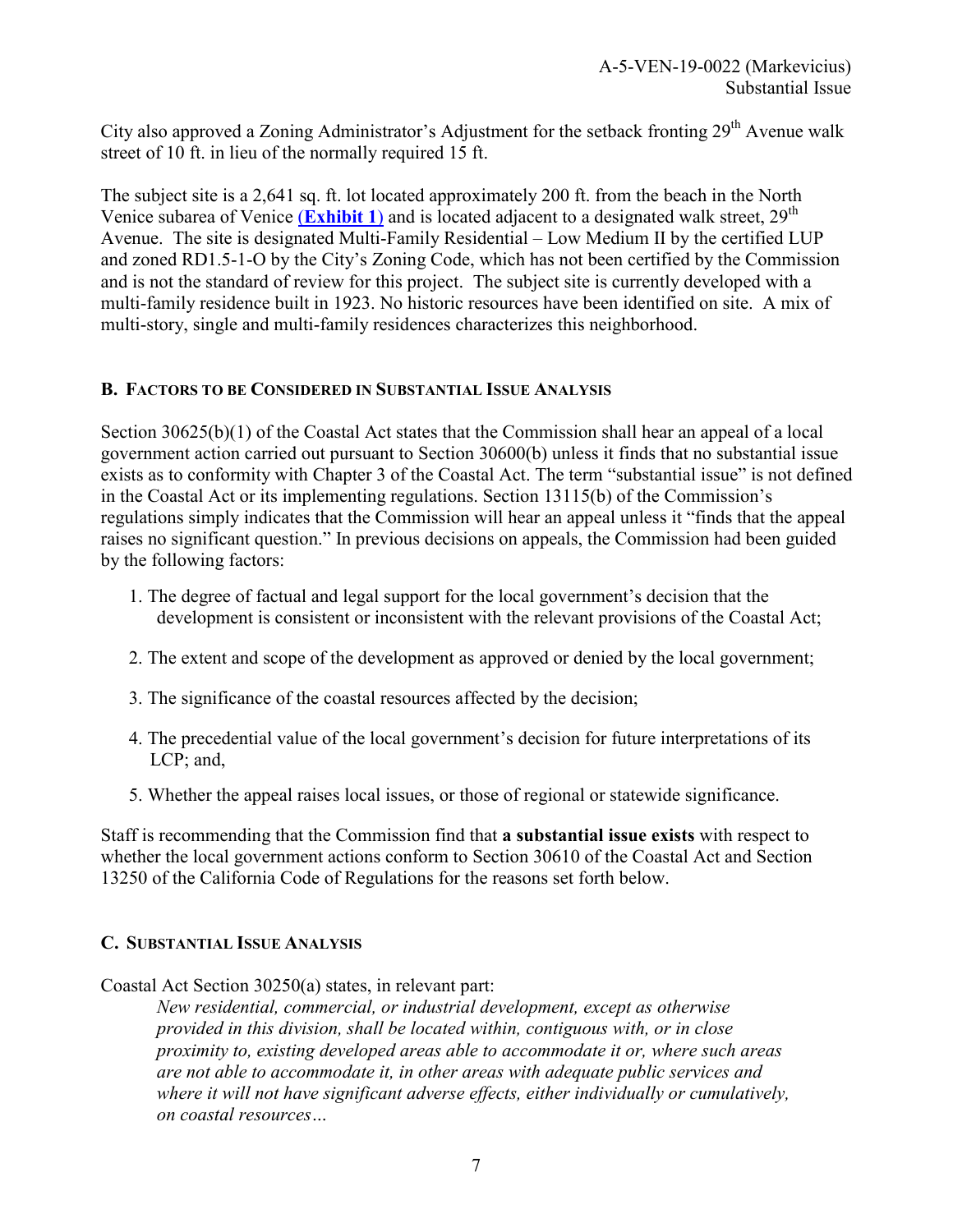Coastal Act Section 30253 states:

*New development shall …* 

*(a) Minimize risks to life and property in areas of high geologic, flood, and fire hazard.* 

*(b) Assure stability and structural integrity, and neither create nor contribute significantly to erosion, geologic instability, or destruction of the site or surrounding area or in any way require the construction of protective devices that would substantially alter natural landforms along bluffs and cliffs. (c) Be consistent with requirements imposed by an air pollution control district or the State Air Resources Board as to each particular development. (d) Minimize energy consumption and vehicle miles traveled. (e) Where appropriate, protect special communities and neighborhoods that, because of their unique characteristics, are popular visitor destination points for recreational uses.* 

Coastal Act Section 30604 states, in relevant part:

*(f) The commission shall encourage housing opportunities for persons of low and moderate income.*

*(g) The legislature finds and declares that it is important for the commission to encourage the protection of existing and the provision of new affordable housing opportunities for persons of low and moderate income in the coastal zone.* 

### *Duplex/Multi-Family Residential*

*It is the intent of Venice LUP to maintain existing stable multi-family residential neighborhoods. In those stable neighborhoods characterized by a mix of densities and dwelling types, permitted densities may be reduced to levels consistent with the character of the entire area in order to minimize impacts on infrastructure, services, and to maintain or enhance the residents' quality of life. The loss of potential units in these locations can be offset by the provision of new housing opportunities via bonuses for the replacement of affordable housing and in mixed-use development.* 

Venice Land Use Plan Policy I. A. 5 states:

*Preserve and protect stable multi-family residential neighborhoods and allow for growth in areas where there is sufficient public infrastructure and services and the residents' quality of life can be maintained and improved.*

Venice Land Use Plan Policy I. A. 7 states:

*Accommodate the development of multi-family dwelling units in the areas designated as "Multiple Family Residential" and "Low Medium II Density" on the Venice Coastal Land Use Plan (Exhibits 9 through 12). Such development shall comply with the density and development standards set forth in this LUP.* 

*Oakwood, Milwood, Southeast and North Venice Use: Duplexes and multi-family structures.* 

*Density: One unit per 1,500-2,000 square feet of lot area. Lots smaller than 4,000 square feet are limited to a maximum density of two units.*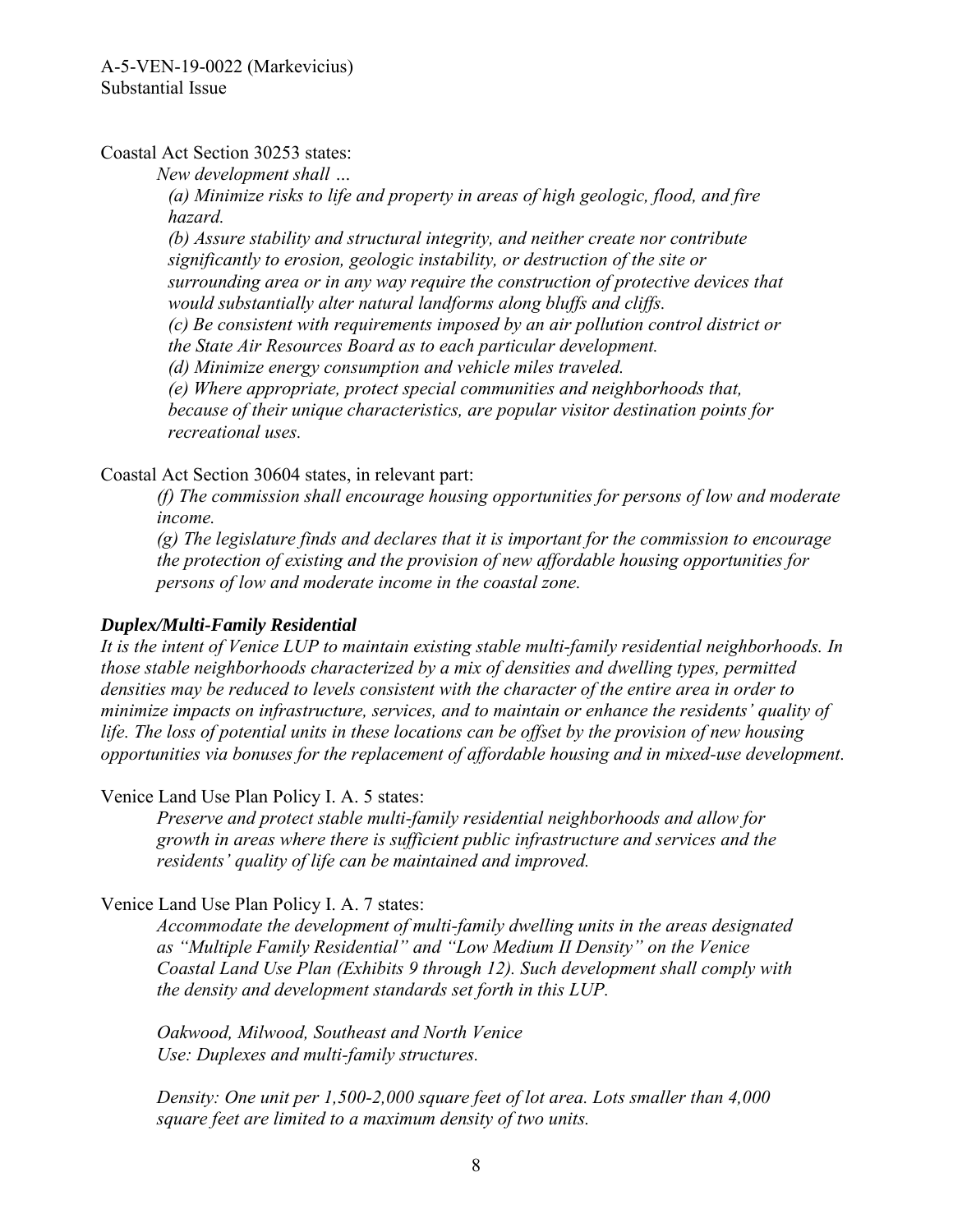*Replacement Units/Bonus Density: Lots greater than 4,000 square feet can add extra density at the rate of one unit for each 1,500 square feet of lot area in excess of 4,000 square feet on parcels zoned RD1.5, or one unit for each 2,000 square feet of lot area in excess of 4,000 square feet on parcels zoned RD2, if the unit is a replacement affordable unit reserved for low and very low income persons. (See LUP Policies I.A.9 through I.A.16).* 

*Yards: Yards shall be required in order to accommodate the need for fire safety, open space, permeable land area for on-site percolation of stormwater, and on-site recreation consistent with the existing scale and character of the neighborhood.* 

*Height: North Venice: Not to exceed 30 feet for buildings with flat roofs; or 35 feet for buildings utilizing a stepped back or varied roofline. The portion that exceeds 30 feet in height shall be set back from the required front yard one foot for every foot in height above 30 feet. Structures located along walk streets are limited to a maximum height of 28 feet. (See LUP Policy I.A.1 and LUP Height Exhibits 13-16).* 

Coastal Act Section 30250(a) requires new residential development to be located in close proximity to existing developed areas able to accommodate it and where it will not have significant, cumulative adverse impacts to coastal resources. Section 30253 of the Coastal Act requires new development to be compatible with the character of the neighborhood, minimize risks to life and property in high flood hazard areas and further minimize vehicle miles traveled. Together, these policies encourage the concentration of development in existing developed areas (i.e. infill) that will minimize impacts to coastal resources. In addition, the certified LUP incorporates these Coastal Act policies and designates specific areas in Venice where more dense developments should be accommodated (Policy I.A.7) and specific areas where only single-family residential neighborhoods are allowed (Policy I.A.5). Thus, the LUP reflects the City's assessment of those areas where more concentrated development should occur in Venice.

#### *Density and Housing*

 $\overline{a}$ 

Maintaining housing density has not always been a priority for the Commission. The state is currently experiencing a housing supply shortage of approximately 90,000 units on a yearly basis<sup>1</sup>. From 2000 to 2015, Venice Beach saw a reduction in housing by approximately 700 units<sup>2</sup>. The exact cause of the reduction in the housing supply is unconfirmed; however, there is an apparent trend of multi-unit pre-coastal structures being redeveloped as single-family residences<sup>3</sup>. During the certification of the Venice LUP, the density requirements outlined in the residential land use designations were determined by the Venice Parking and Traffic Study. This "resulted in substantially lower build out densities than current zoning capacity" in order to plan for circulation

<sup>&</sup>lt;sup>1</sup> Dahdoul, Ahmad, et. al. 7 May 2017. "Building California's Future: Increasing the Supply of Housing to Retain *California's Workforce*". USC Price. Pp. 3-4. [https://cfce.calchamber.com/wp-content/uploads/2017/06/CFCE-](https://cfce.calchamber.com/wp-content/uploads/2017/06/CFCE-Building-Californias-Future-Final-Report-May-7-2017.pdf)[Building-Californias-Future-Final-Report-May-7-2017.pdf.](https://cfce.calchamber.com/wp-content/uploads/2017/06/CFCE-Building-Californias-Future-Final-Report-May-7-2017.pdf)

<sup>2</sup> Brausuell, James. 2017. "*Venice, California has fewer housing units than in 2000*". Planetizen website. <https://www.planetizen.com/node/93800/venice-california-has-fewer-housing-units-2000>.

 $3A-5-VEN-18-0017 \& 5-18-0212$  (Targon) to demolish a 2,300 sq. ft. 5-unit structure and construct a 4,584 sq. ft. retail and SFR with accessory dwelling unit. *A-5-VEN-170019* (Hohnen) to convert 1,812 sq. ft. duplex to 2,416 sq. ft. SFR. *A-5-VEN-16-0083* (Lighthouse Brooks LLC) to demolish 5 units and construct four 2,500 sq. ft. SFRs.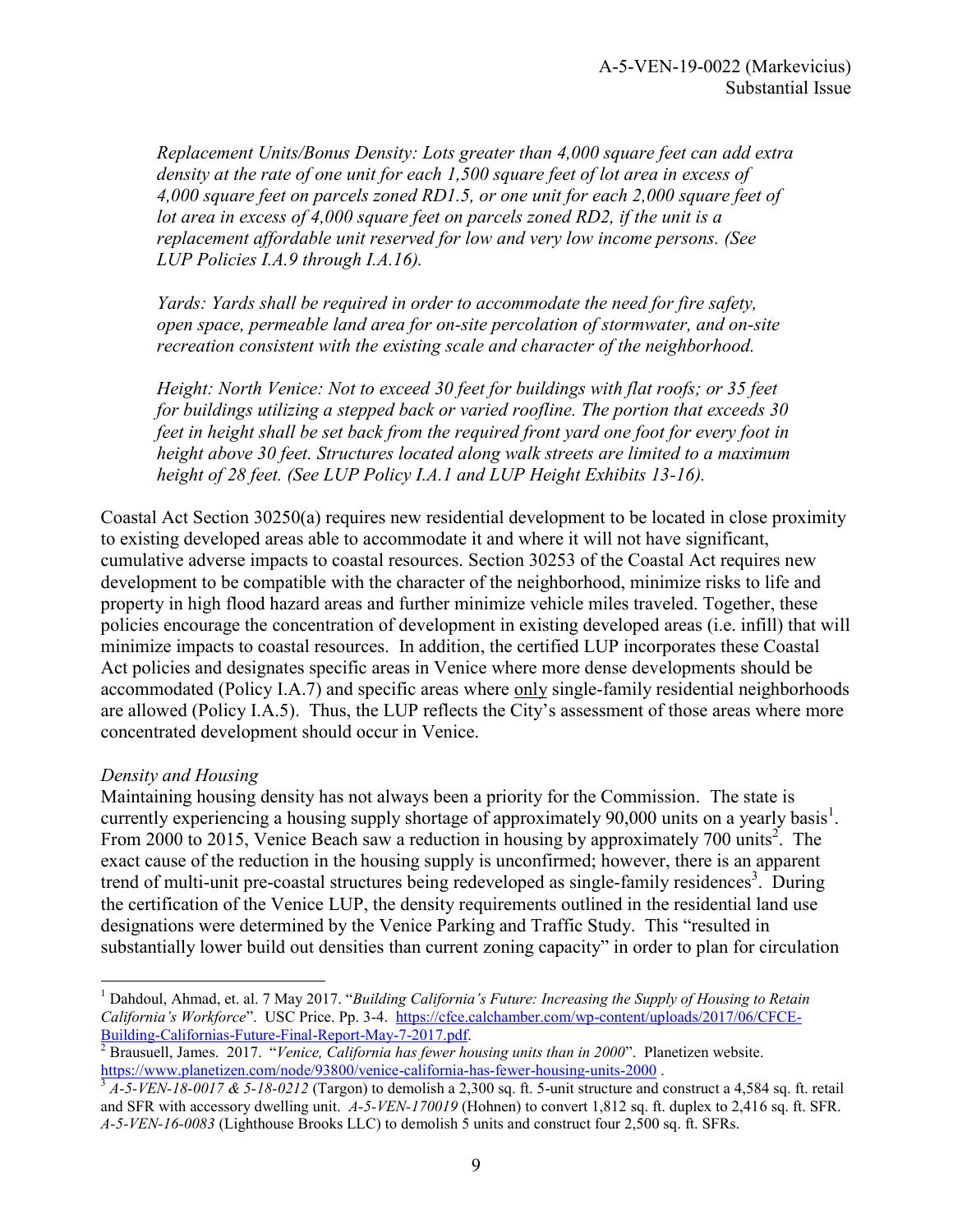### A-5-VEN-19-0022 (Markevicius) Substantial Issue

and infrastructure limitations<sup>4</sup>. As pre-Coastal structures are redeveloped, many structures are required to conform to the current land use designation in the Venice LUP and local zoning regulations, resulting in a general loss of units in the area. Moreover, Chapter II of the LUP states that the Venice coastal zone was projected to see a 19% increase in population from 1990 to 2010. Accordingly, the population within the coastal zone of the Venice community is expected to increase from 32,270 persons (as of 1990) to approximately 45,990 persons by the year 2030, assuming that there is a constant rate of projected growth and current trends remain unchanged, thereby exacerbating the housing shortage in Venice.

Housing shortages throughout the state have been met with growing efforts to address and improve availability. In 2017, the State Legislature acknowledged that California is facing a severe housing crisis, and that current and future demands are exceeding the availability of housing units<sup>5</sup>. The State has taken a proactive approach to alleviating the housing crisis through the passing of Senate Bill (SB) 167 (also known as "Housing Accountability Act") as amended in 2017, Senate Bill 1069 (Wieckowski), and Assembly Bill 2299 (Bloom), for example. Thus, the Commission has more recently emphasized the importance of preserving existing housing stock in the coastal zone where appropriate to minimize impacts to coastal resources (Section 30250), encourage affordable housing (Section 30604(f)), and reduce traffic impacts and encourage use of public transportation and public access (Section 30253). The land use policies in the certified Venice LUP also seek to preserve and maintain existing housing stock by encouraging the accommodation of duplexes and multi-family developments in areas deemed appropriate to sustain such development (Policies I.A.5 through I.A.8). As such, the Commission is in a position to implement the policies of the LUP and Coastal Act in a manner that responds to the significant housing shortages in the coastal zone and, Venice, in particular, an issue that will also be addressed more thoroughly in the update of the Venice LUP.

#### *Community Character Compatibility*

The LUP divides the Venice coastal zone into eight subareas. The North Venice subarea encompasses a large portion of the community as well as a majority of Abbot Kinney Blvd **[\(Exhibit](https://documents.coastal.ca.gov/reports/2019/6/w11c/w11c-6-2019-exhibits.pdf)  [6\)](https://documents.coastal.ca.gov/reports/2019/6/w11c/w11c-6-2019-exhibits.pdf)**. The subarea contains coastal resources such as walk streets, historic structures, and iconic visitor-serving development such as the Venice sign and Kinney Plaza. The residential portions of the North Venice subarea are all designated Multi-Family Residential – Low Medium II Density. Thus, duplexes and other multi-unit residential development are a significant component of the North Venice area.

The subject block is bounded by Pacific Avenue to the east and Speedway to the west **[\(Exhibit 6\)](https://documents.coastal.ca.gov/reports/2019/6/w11c/w11c-6-2019-exhibits.pdf)** and consists of 17 lots. One of the lots combines four parcels due to a 29-unit apartment complex. Nine lots contain multi-family structures and seven (7) lots contain single-family structures. Beyond the immediate block (particularly from  $30<sup>th</sup>$  Place to North Venice Blvd), approximately 56% of 283 lots contain multi-family residences such as duplexes, triplexes, quadraplexes, condominiums, and other multi-family structures (**[Exhibit 7](https://documents.coastal.ca.gov/reports/2019/6/w11c/w11c-6-2019-exhibits.pdf)**), according to LandVision, a property research mapping tool, and verified on the County Assessor's webpage. The remaining

 $\overline{a}$ 4 City of Los Angeles. Venice Land Use Plan, certified June 14, 2001. "*Chapter II Land Use Plan Policies*". Pp II-1 to II-4.

<sup>5</sup> California Legislative Information. *Government Code Section 65852.150* pursuant to Senate Bill 1069 (Wieckowski) and Assembly Bill 2299 (Bloom), effective January 1, 2019.

[https://leginfo.legislature.ca.gov/faces/codes\\_displaySection.xhtml?lawCode=GOV&sectionNum=65852.150.](https://leginfo.legislature.ca.gov/faces/codes_displaySection.xhtml?lawCode=GOV§ionNum=65852.150)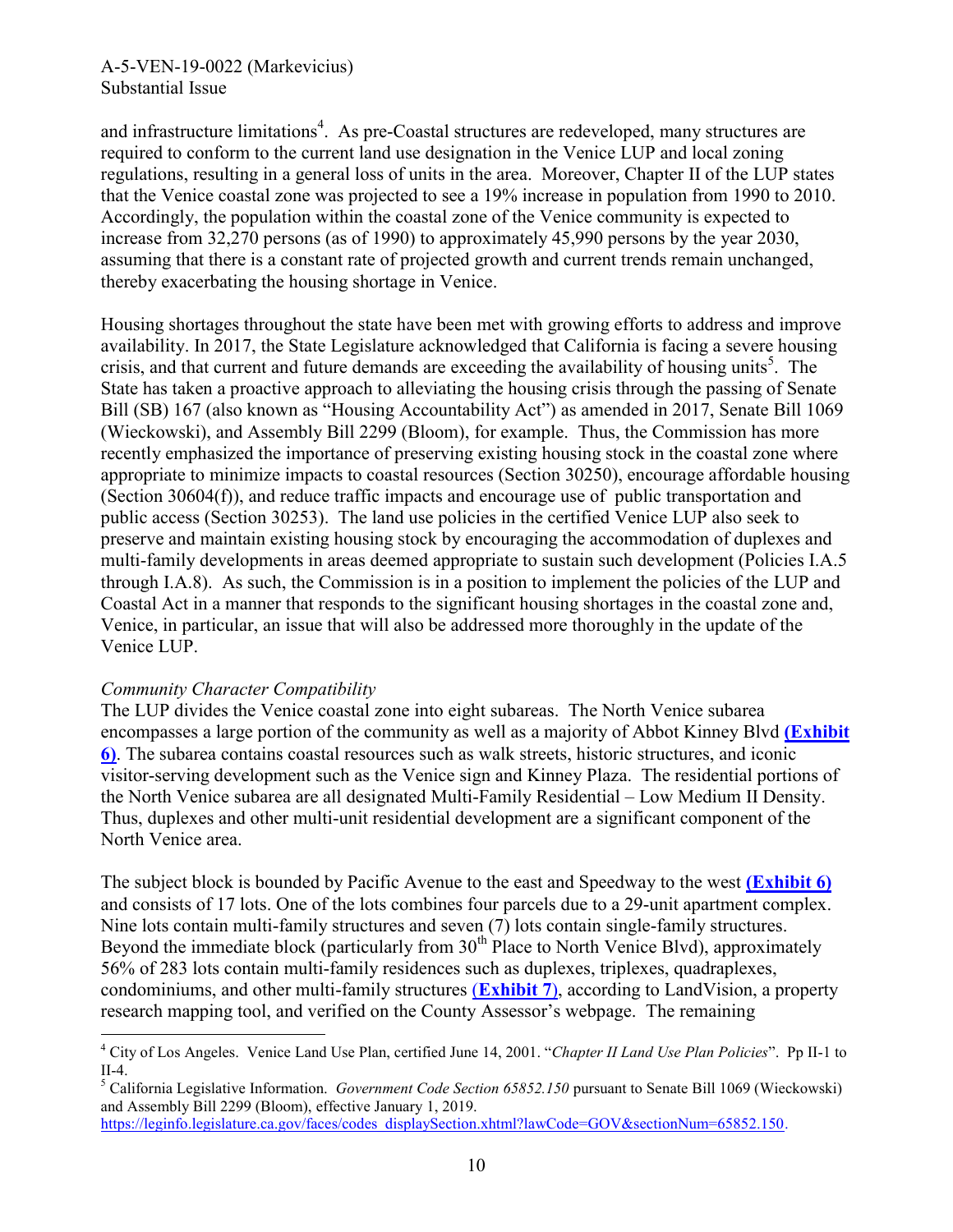approximately 1% contain commercial structures, such as those along N Venice Blvd, and 43% contain single-family residences.

Section 30250 requires new residential development to be located in close proximity to existing developed areas able to accommodate it and where it will not have significant, cumulative adverse impacts to coastal resources. The project, as approved by the City, is not consistent with Section 30250 because the project involves the demolition of an existing duplex structure and construction of a larger single-family residence in a multi-family neighborhood. The City-approved project is located within an existing developed area that is designated for multi-family residences. Furthermore, there is no evidence in the City's record which shows that the loss of a unit at the subject site has been mitigated by providing a unit elsewhere. Therefore, the project does not preserve overall density consistent with Section 30250 and raises a substantial issue with regard to the grounds in which the appeal has been filed.

Section 30253 requires that new development be compatible with the character of the neighborhood, minimize risks to life and property in high flood hazard areas, and minimize vehicle miles traveled. The City-approved single-family residence is not compatible with the neighborhood because the area consists primarily of multi-family residences. In fact, on May 8, 2019, staff conducted a site visit of the neighborhood, which confirmed that the subject site is located directly across from an apartment complex (**[Exhibit 8](https://documents.coastal.ca.gov/reports/2019/6/w11c/w11c-6-2019-exhibits.pdf)**) and is surrounded by other multi-family structures. In addition, the site is located adjacent to a designated walk street. According to the LUP, walk streets provide a pleasant and vehicle-free pathway for residents and visitors alike to access the beach. Siting higher density developments adjacent to such areas encourages pedestrians to access recreational areas such as Venice Beach without utilizing vehicles, thus minimizing vehicle miles traveled consistent with Section 30253. Therefore, the project raises a substantial issue of consistency with Section 30253 because the City-approved project is not compatible with the character of the multi-family residential community, and raises a substantial issue with regard to the grounds in which the appeal has been filed.

Policy I.A.5 of the certified LUP requires the *preservation* and *protection* of multi-family residential neighborhoods and to allow for growth in areas where there is adequate public infrastructure and services that maintain and improve resident's quality of life. The City's approval of the conversion of a duplex to a single-family residence at this site, without any analysis of the impacts of the loss of housing density in the North Venice area, fails to *preserve* and *protect* the *multi*-family neighborhood in which the subject site is located, and, therefore, raises a substantial issue with regard to Policy I.A.5 of the certified LUP.

Policy I.A.7 of the certified LUP stipulates that allowed *uses* on lots designated Multi-Family Residential – Low Medium II Density consist of "*Two units per lot, duplexes and multi-family structures*." As mentioned by the appellant, the City's findings do not substantiate that the demolition of the duplex and construction of a single-family residence is consistent with LUP Policies I.A.5 and I.A7. The City-approved project for the demolition of the duplex and construction of a single-family residence on a lot that is designated Multi-Family Residential and Low Medium II Density would result in a loss of density because the lot can indisputably support two units, and therefore, raises a substantial issue with regard to Policy I.A.7 of the certified LUP.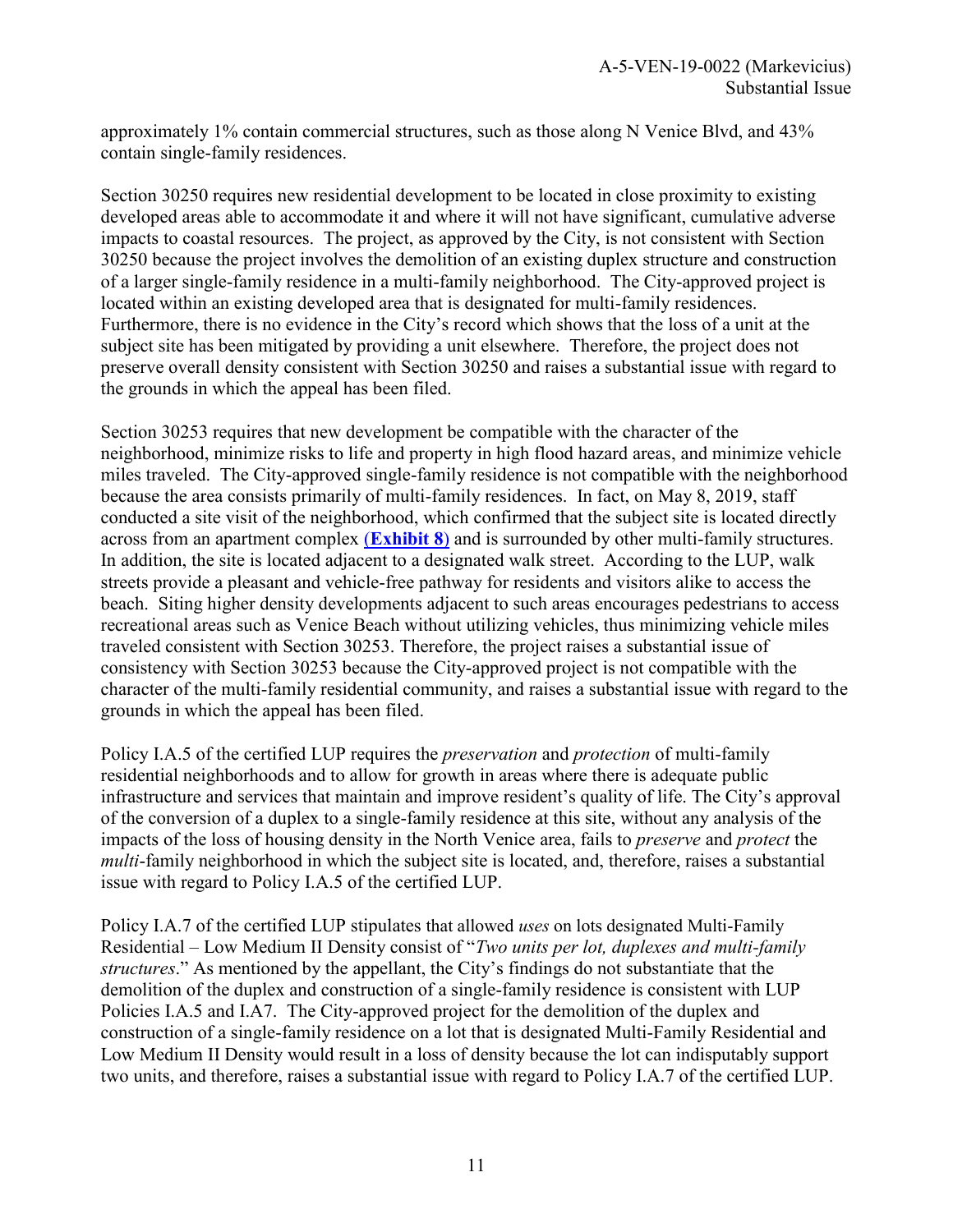### A-5-VEN-19-0022 (Markevicius) Substantial Issue

Applying the five factors listed in the prior section clarifies that the appeal raises a "substantial issue" as to the project's conformity with Chapter 3 of the Coastal Act.

The first factor is the degree of factual and legal support for the local government's decision that the development is consistent or inconsistent with the relevant provisions of the Coastal Act. The City's approved plans and determination findings raise substantial questions as to whether the project can be found consistent with Coastal Act development policies (30250 and 30253) encouraging the concentration of development in areas that can accommodate it and that will minimize impacts to coastal resources and minimize traffic and congestion. The City's findings state that there are other similar single-family residences in the area and that the City-approved project is consistent with the LUP's land use designation and use limitations; however, the City's findings do not analyze the project's consistency with Policy I.A.5 that requires the preservation and protection of multi-family neighborhoods. Furthermore, policies of the certified LUP designate areas where more dense development should be concentrated, including the North Venice subarea where this project is located. Here, the City-approved project would result in the loss of one housing unit that does not preserve or protect the multi-family neighborhood. Thus, there is inadequate factual and legal support for the City's decision and the project raises a substantial issue.

The second factor is the extent and scope of the development as approved by the local government. The extent and scope of the locally-approved development is clear because the City-approved plans demonstrate that the project involves demolition of a duplex and construction of a single-family residence. Although the project is located on one lot that is relatively small in scope, similar projects in Venice have and are likely to come before the Commission and, therefore, this project could have much more significant cumulative impacts on coastal resources, increasing development pressure in other areas that may not be as well suited for concentrated development, sea level rise impacts, or access to public transportation. Therefore, the extent and scope of the project as approved by the local government raises a substantial issue.

The third factor is the significance of the coastal resources affected by the decision. Although this project involves the loss of only one unit, as discussed above, similar projects have and are likely to come before the Commission, raising concerns about cumulative impacts to coastal resources. In addition, the shortage of housing and affordable housing, in particular, is a significant issue in California and the coastal zone. The preservation of density in existing developed areas able to accommodate it is important because it encourages residents to live near recreation and residentserving areas thereby reducing dependency on vehicles for transportation traveled to access such areas (Section 30253), thereby minimizing adverse effects to coastal resources (Section 30250). Here, the project is located in an area adjacent to popular recreational areas as well as public transportation opportunities, and has been designated by the certified LUP as an area appropriate for multi-family development. Therefore, the significance of coastal resources affected by the City's approval raises a substantial issue.

The fourth factor is the precedential value of the local government's decision for future interpretations of its LCP. The City does not currently have a certified LCP, but it does have a certified LUP. The LUP incorporates Coastal Act policies that encourage the concentration of new development in more dense areas that are able to accommodate it, and specifically encourages multi-family structures in the North Venice subarea. Yet, the City failed to address these policies in its decision, raising substantial questions as to whether the project complies with the Coastal Act,